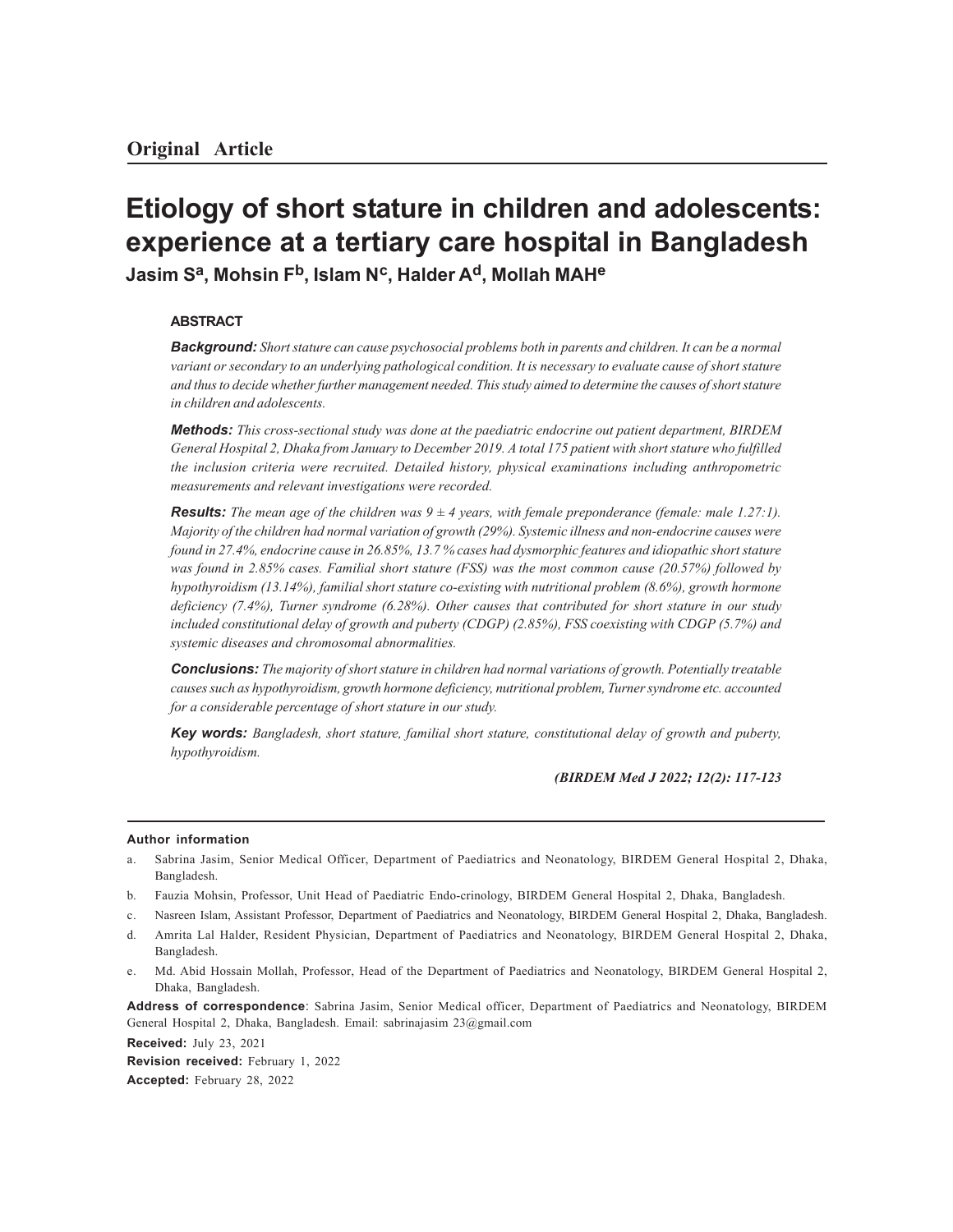## **INTRODUCTION**

Growth is a continuous biologic process subjected to genetic, environmental, nutritional and hormonal influences. Altered growth potential may result from disturbance of any of these factors.<sup>1</sup> Short stature, a common problem in paediatric population of developing countries,<sup>2</sup> is defined as height or length below 3rd centile or less than 2 standard deviations for that specific age and sex.<sup>3</sup>

Short stature is commonly related to a normal variant of growth, including familial short stature and constitutional growth delay. 4-6 However, it may be the first manifestation of an underlying pathological condition requiring early adequate treatment, such as hormonal disorders or chronic diseases. Thus, careful evaluation and identification of the underlying etiologies is crucial for early prevention and treatment.<sup>7</sup>

The final adult height in human is controlled by multiple genes. In familial short stature, the final adult height is short but within the target range of height for the family.<sup>8</sup>

Constitutional delay of growth and maturation (CDGM) having subtle defects in growth hormoneinsulin like growth factor (GH-IGF) axis, obligates higher rates of overall energy expenditure compared with age and size matched controls, this increased metabolism may result in impaired tempo of growth.<sup>9</sup> Puberty is delayed and there is a delayed and reduced pubertal growth spurt but the final adult height is usually not affected and remains in the lower parental target height zone.<sup>10</sup>

Endocrine causes are classically associated with being overweight for height. In appropriately treated children with growth hormone deficiency or congenital hypothyroidism, puberty and final adult height are within the normal range in treated cases.<sup>11</sup>

Severe malnutrition (3rd degree) is one of the common causes of short stature in third world countries. Specific nutritional deficiencies can have an effect on child growth.<sup>12</sup>

Chronic childhood diseases, if sufficiently severe can lead to growth failure and short stature. Important examples include renal, pulmonary, cardiac

disease, malignancy, cystic fibrosis and celiac disease.12-14 Celiac disease is a prime example of a remediable cause of short stature especially in younger children.15,16

Short stature may also be seen with severe intrauterine growth retardation  $(IVGR)^{17}$  and in large number of dysmorphic syndromes.18 Emotional deprivation is an important cause of retardation of growth.19 Idiopathic short stature (ISS) is considered when no causative disorder can be identified.<sup>20</sup>

In Bangladesh, there are very few pediatric studies focusing on short stature.<sup>21,22</sup> The aim of our study was to describe the characteristics and determine the etiological profile of children referred to our pediatric endocrinology clinic for short stature.

## **METHODS**

This cross-sectional study was conducted at the paediatric endocrine out patient department at BIRDEM General Hospital 2, a tertiary care hospital, Dhaka, the capital city of Bangladesh from January to December 2019. Children below 18 years attending at paediatric endocrine OPD with height below 3rd centile were included in the study and children with gross bony deformity or cerebral palsy were excluded. Patient who did not have adequate information regarding history and investigation reports were also excluded.

#### **Working definitions**

Familial short stature (FSS): Height is below 3rd centile but corresponds with their MPH. bone age and chronological age similar.

Constitutional delay of growth and puberty (CDGP): Positive family history of delayed growth and puberty. Bone age=height age

Nutritional problem: BMI is below 5th centile and bone age delayed. May be accompanied with micronutrient deficiency.

Malnutrition: Weight less than 60% of the expected weight for age and sex according to NCHS (National Child Health Services) standard and nutritional history of decreased caloric intake.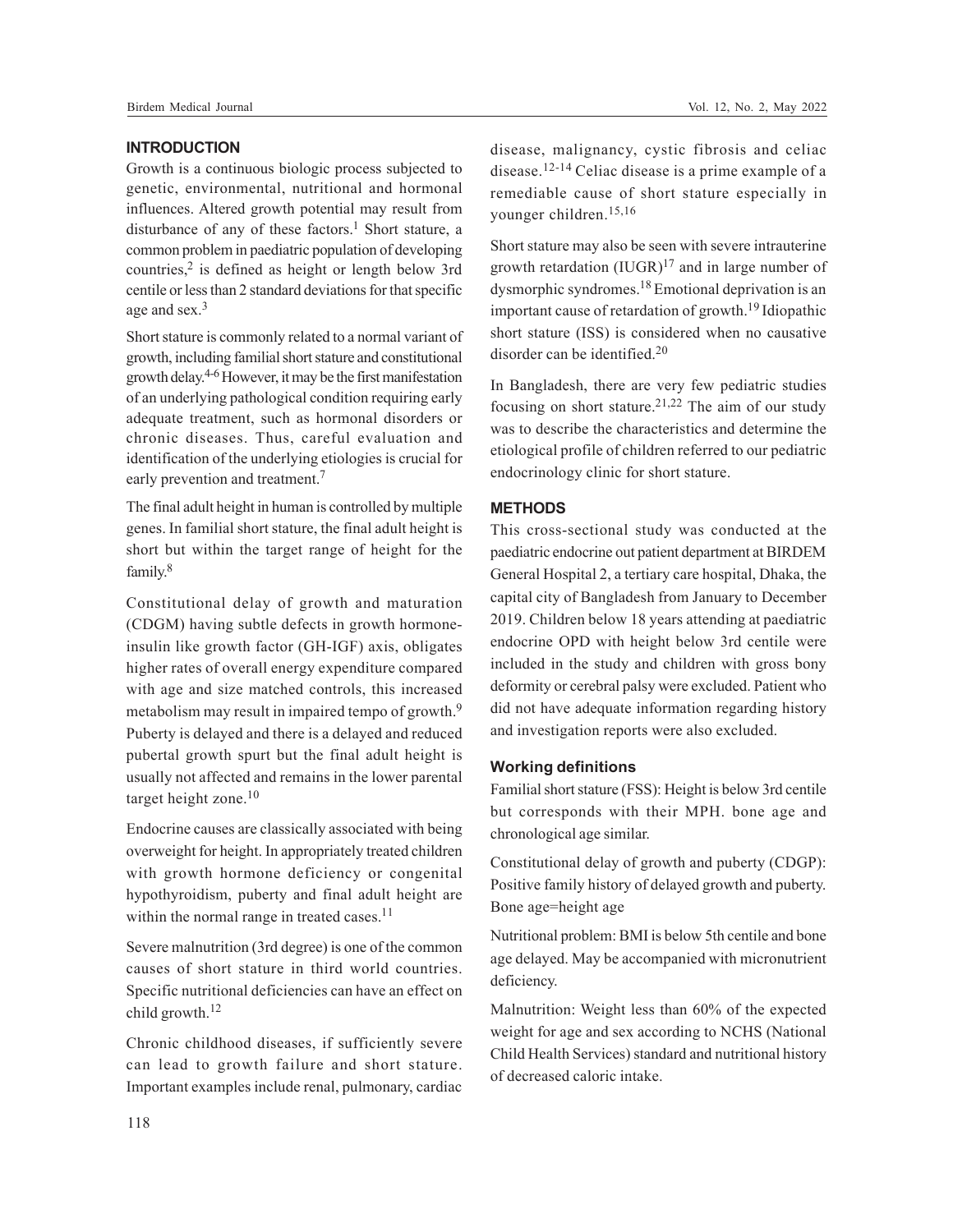A structured questionnaire gathered the data regarding the patients' medical history including sex, age at diagnosis, birth weight, past medical history, nutritional history, parental height and puberty.

All children were carefully examined for any abnormal findings such as pallor, dysmorphism, disproportion, hypertension, goiter, coarse skin, central obesity, striae, cardiac murmur, mental retardation, midline defects etc.

Patient's physical findings including anthropometric measurements at diagnosis (weight, height, body mass index, occipito-frontal circumference in case of below 3 year of age) and pubertal status were recorded.

Occipito-frontal circumference was measured by nonstretchable tape.

Height was measured in centimeters by standard technique using a stadiometer and weight in kilograms using a digital scale.

Target height was calculated by the method of MPH, the average of the mother's and father's height  $\pm 6.5$ cm (addition in boys or subtraction in girls). Height was plotted on CDC growth chart.

Lower segment (LS) was measured from symphysis pubis to floor and upper segment (US) was calculated by subtracting LS from total height. US/LS was calculated from these measurements.

Puberty was assessed in by rating the breast development in girls, genital developments in boys, pubic and axillary hair development in both sexes, according to Tanner2 s staging.23,24

Parents were asked for any available previous record.

Initial investigations performed in all our patients included complete blood count, S. ALT, S. creatinine, free T4, thyroid stimulating hormone (TSH) and bone age.

Other investigations such as blood gas, serum electrolyte, calcium, phosphate, alkaline phosphatase, Vitamin D level, tTGIgA etc. were done if indicated.

Karyotype was performed in patients with dysmorphism and in girls in whom other causes of short stature were excluded.

Skeletal survey was performed when dysplasia was suspected.

IGF-1 and growth hormone stimulation tests were performed (with L-Dopa stimulation) in patients with suspected growth hormone deficiency.

Data was entered in SPSS version (19.0). Descriptive statistics were applied. Mean and standard deviation for age were computed. Frequency of various causes of short stature was calculated. Confounding variables like age and gender was controlled by stratification. All p value <0.05 was considered as statistically significant.

#### **RESULTS**

During 2019, a total of 40971 children visited paediatric endocrine out patient department of BIRDEM General Hospital 2, among them 1022 were new cases. Total 218 children presented with the complaints of not growing well. Hundred and ninety children had height below 2SD. Fifteen children had inadequate information. Finally, 175 children were recruited in our study. Among them 98 were female (56%) and 77 were male (44%) with a ratio of 1.27:1. The age ranged from 4 months to 17.5 years, mean age was 9±4.18 years and median age was 9.4 years.

The frequencies of various causes of short stature in this study are shown in (Figure 1). The predominant causes of short stature were familial short stature (20.57%), followed by hypothyroidism (13.14%), familial short stature coexisting with nutritional problem (8.57%), growth hormone deficiency (7.45%), Turner syndrome (6.28%). The other causes that contributed for short stature in our study included constitutional delay of growth and puberty, small for gestational age, preterm low birth weight, idiopathic short stature and other systemic diseases.

Among the 175 children with short stature, majority (29%) of the children had normal variant of short stature. FSS was the most common cause found in 36 of the children (20.57%), CDGP was found only in 5 children (2.85%). Coexisting FSS and CDGP were found in 10 children (5.7%). Table I shows distribution of normal variant of short stature among the total 175 children.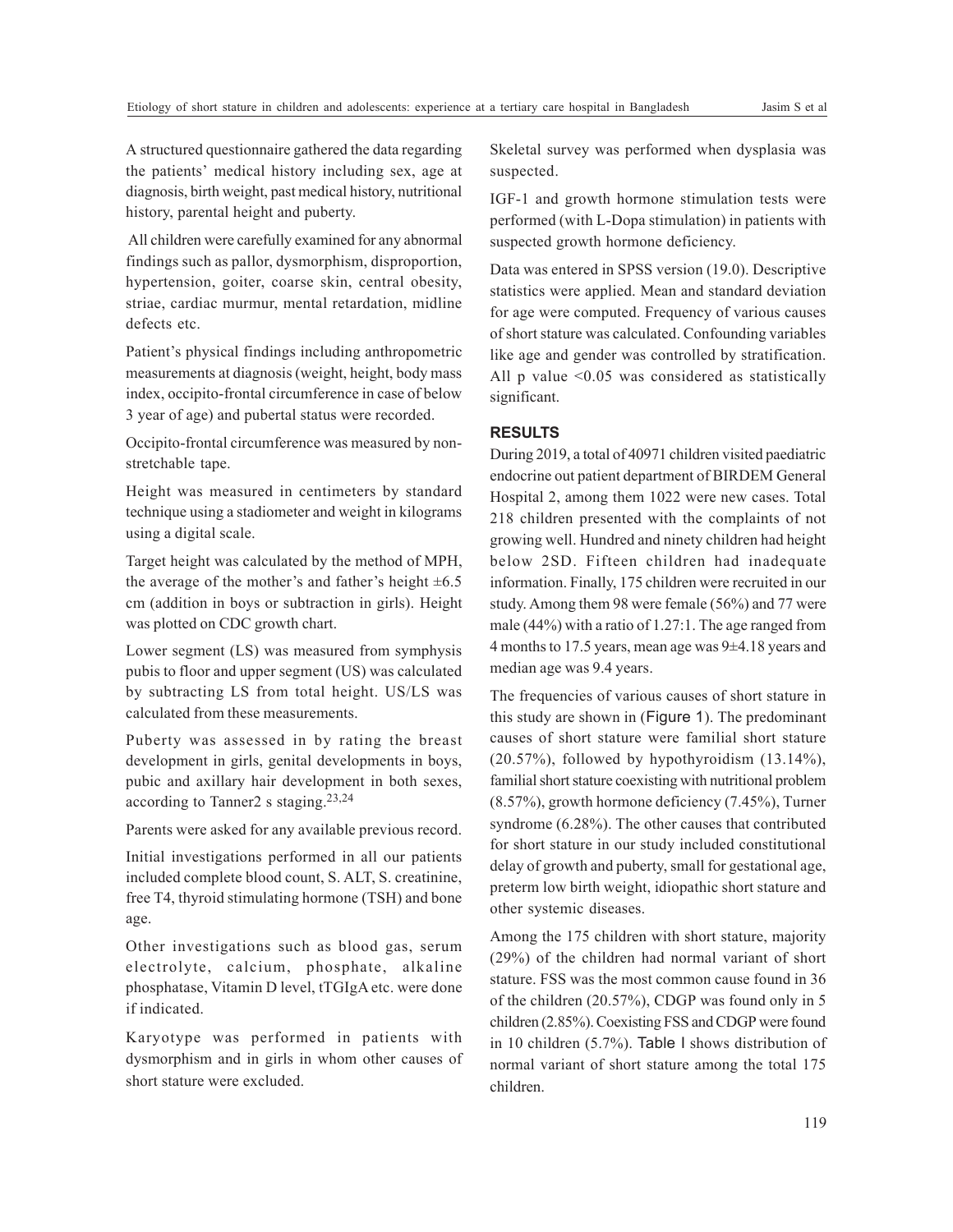25.00%





**Figure 1** Distribution of frequency of various causes (%) of short stature

| <b>Table I</b> Distribution of normal variant of short<br>stature( $n=175$ ) |    |                   |  |
|------------------------------------------------------------------------------|----|-------------------|--|
| Diagnosis                                                                    |    | Number Percentage |  |
| Familial short stature (FSS) only                                            | 36 | 20.57             |  |
| Coexisting FSS and CDGP                                                      | 10 | 5.7               |  |
| Constitutional growth delay                                                  | 5  | 2.85              |  |
| $(CGD)$ only                                                                 |    |                   |  |

Forty seven patients (26.86%) of the 175 children presented with endocrine problem. Hypothyroidism was the most common cause, found in 23 children (13.14%). Growth hormone deficiency found in 13 children (7.42%) and 5 children had panhypopituitarism (2.85%), one patient was found to have growth hormone resistance. Two children had Cushing syndrome. Hypoparathyroidism, pseudohypoparathyroidism, polyglandular endocrinopathy was found in one patient in each group. Table II shows distribution of endocrine causes of short stature among the total 175 children.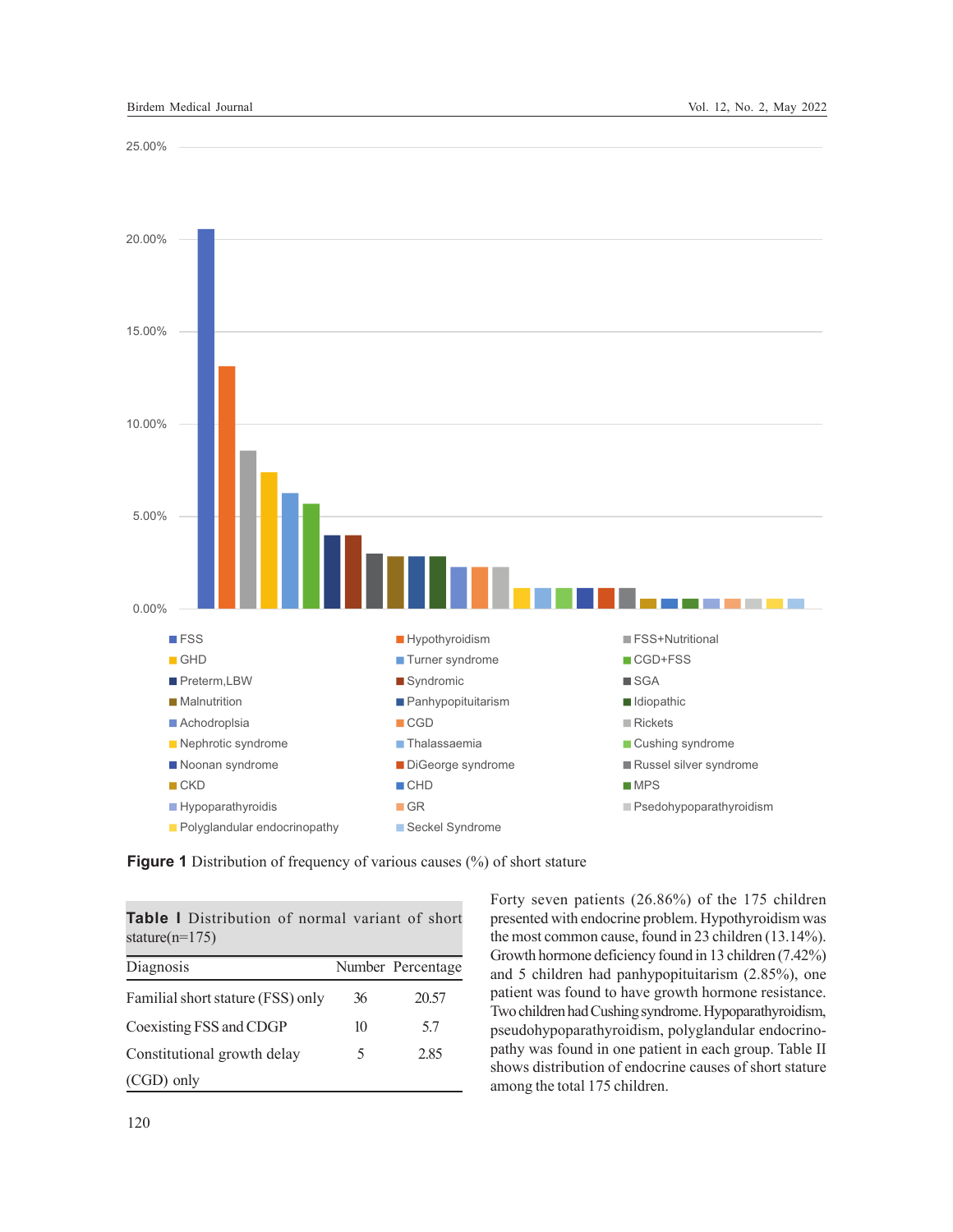| stature $(n=175)$            |        |            |  |
|------------------------------|--------|------------|--|
| Disease                      | Number | Percentage |  |
| Hypothyroidism               | 23     | 13.14      |  |
| Growth hormone deficiency    | 13     | 7.4        |  |
| Panhypopituitarism           | 5      | 2.85       |  |
| Cushing syndrome             | 2      | 2.28       |  |
| Growth hormone resistance    | 1      | 0.57       |  |
| Hypoparathyroidism           | 1      | 0.57       |  |
| Polyglandular endocrinopathy | 1      | 0.57       |  |
| Pseudo hypoparathyroidism    | 1      | 0.57       |  |

**Table II** Distribution of Endocrine causes of short

Familial short stature with coexisting nutritional problem was found in 15 children (8.57%). Seven children had history of preterm, low birth weight (4.0%) and 6 children (3.43%) were born small for gestational age (SGA). Malnutrition was present in 5 children (2.85%). Achondroplasia was found in four patient (2.28%), Rickets was also found in 4 patient (2.28%). Mucopolysaccharidosis was found in one patient (1.14%). Two patients presented with thalassemia and two with nephrotic syndrome. Congenital heart disease (CHD), chronic kidney disease (CKD) and renal tubular acidosis (RTA) was found in one patient in each group. Five children (2.85%) were diagnosed as idiopathic short stature. (Table III).

**Table III** Distribution of systemic or non-endocrine causes short stature(n=175)

| Diagnosis                | Number | Percentage |
|--------------------------|--------|------------|
| Nutritional with FSS     | 15     | 8.57       |
| Preterm low birth weight | 7      | 4.0        |
| <b>SGA</b>               | 6      | 3.43       |
| Malnutrition             | 5      | 2.85       |
| Idiopathic               | 5      | 2.85       |
| Achondroplasia           | 4      | 2.28       |
| Rickets                  | 4      | 2.2        |
| Nephrotic syndrome       | 2      | 1.14       |
| Thalassemia              | 2      | 1.14       |
| CKD                      | 1      | 0.57       |
| CHD                      | 1      | 0.57       |
| MPS-IV                   |        | 0.57       |

Among the total 175 children, twenty-four children with short stature had dysmorphic features (13.71%). Turner syndrome which was found in 11 girls (6.28%). Two patients were diagnosed as DiGeorge syndrome, 2 as Russel silver syndrome, 2 as Noonan syndrome. One patient had Seckel syndrome. In six children, exact diagnosis couldn't be done who were labeled as Syndromic.

#### **Table IV** Distribution of dysmorphic patients(n=175)

| Diagnosis              |                | Number Percentage |
|------------------------|----------------|-------------------|
| Turner syndrome        | 11             | 6.28%             |
| Syndromic              | 6              | $3.43\%$          |
| Noonan syndrome        | 2              | 1.14%             |
| Russel silver syndrome | 2              | 1.14%             |
| DiGeorge syndrome      | $\overline{2}$ | 1.14%             |
| Seckel syndrome        |                | $0.57\%$          |

There was no significant difference in sex among the common causes of short stature except in case of combined familial short stature with CDGP, which was more common in male (p=0.04). (Table V)

**Table V** Gender distribution among the common causes of short stature

| Diagnosis        | Male           | Female | P-value |
|------------------|----------------|--------|---------|
| <b>FSS</b>       | 15             | 21     | 0.89    |
| FSS+CDGP         | 8              | 2      | 0.042   |
| FSS+ nutritional | 9              | 6      | 0.30    |
| CDGP             | 4              | 1      | 0.23    |
| Hypothyroidism   | 9              | 14     | 0.77    |
| GHD              | 4              | 9      | 0.47    |
| Preterm          | 2              | 5      | 0.65    |
| <b>SGA</b>       | $\mathfrak{D}$ | 4      | 0.90    |
|                  |                |        |         |

## **DISCUSSION**

This cross-sectional study was conducted to find out the etiology of short stature in children, who attended the pediatric endocrinology OPD in BIRDEM General Hospital in the year 2019.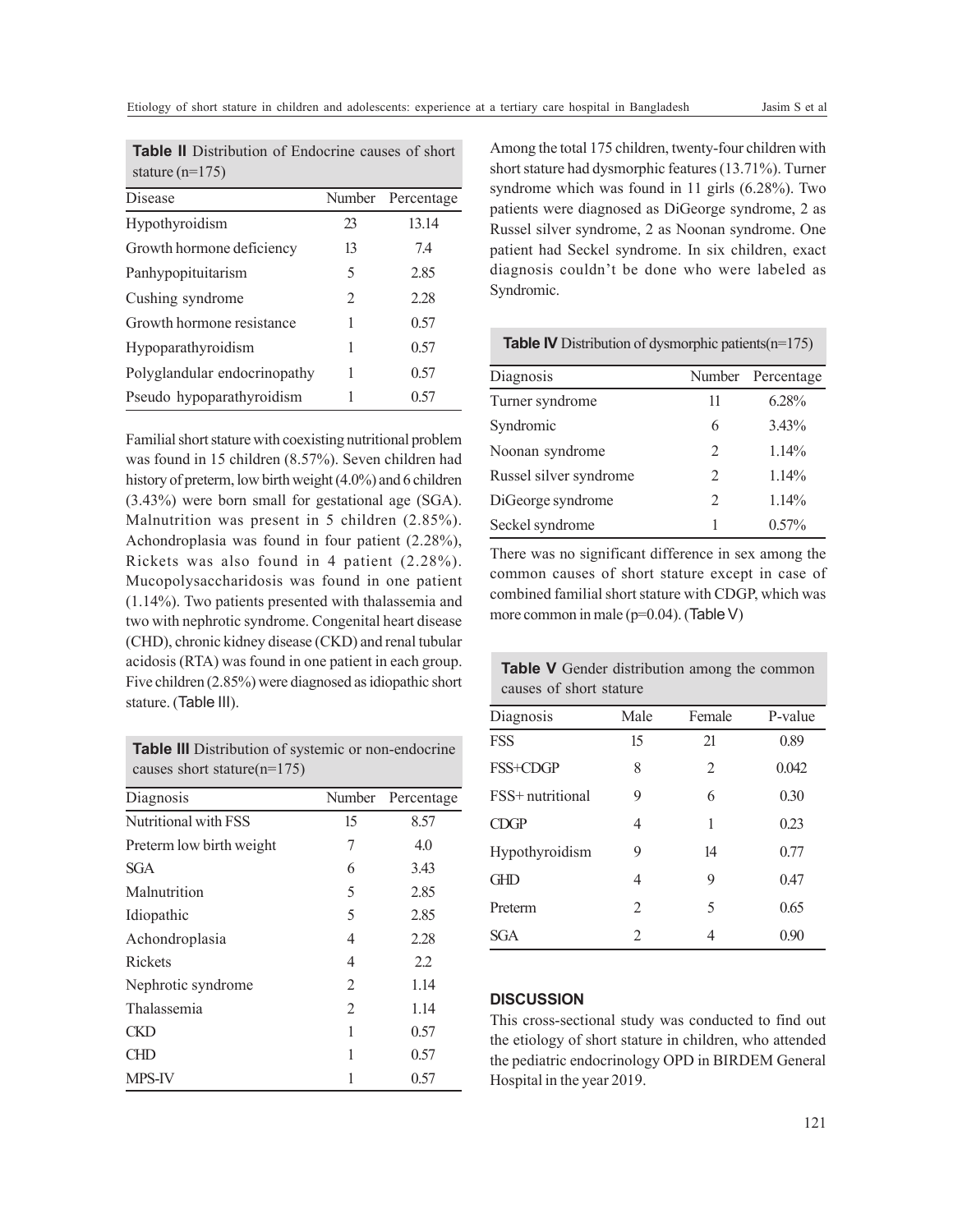In our study there were 175 children. Among them 98 were female (56%) and male were 77 (44%) with a ratio of 1.27:1, FSS with coexisting nutritional problem was more common in boys than girls but no significant difference in sex were found in other conditions.

It is not similar with most of the studies done in different countries where males outnumbered the females,  $25,26$ but similar result was found another study in Bangladesh.<sup>21</sup>

Female preponderance of short stature in this study may be due to the fact that, there is increasing awareness among people about health seeking in most of the families.

Mean age of the patients was  $9\pm4.18$  years and median age was 9.4 years. Most of the study shown most common age group was 6-11 year which are similar to our study. 21,27

Familial short stature (FSS) was the leading cause of SS in the children (20.57%) as found in other studies.21,27Another study done in Bangladesh found CDGP leading cause<sup>22</sup>where some studies found endocrine problems more.5,28

Forty-seven children (26.86%) had endocrine problem. Most common cause was hypothyroidism found in 23 children (13.14%) followed by growth hormone deficiency in 13 children (7.42%). One study done in Pakistan found hypothyroidism as the leading endocrine cause for short stature which was 17.2% and the next common cause was GHD (10.7%)<sup>5</sup>. Another study done in India found hypothyroidism and GHD in14.2% and 7.4% of short children respectively<sup>15</sup>. These findings are similar to the results of our study.

In the present study, FSS with coexisting nutritional problem were found in 9.7% of the children. Malnutrition was present in 6 children (3.43%) which is similar with other studies ranging from 4.7-9.8%.<sup>5,21</sup>

Dysmorphism was found in 23 children (13.14%). Turner syndrome was found in 6.28% of children. Another study done in Bangladesh found chromosomal abnormality in 5% of children.<sup>21</sup> Another study done in Tunisia found chromosomal abnormality in 15% children among them 8% were turner. 28

The limitations of this study include, this was a hospital based cross-sectional study done with a small sample size.

A large scale, community-based, longitudinal study is needed to better delineate the cause short stature in general population. In Bangladesh there are very few data regarding the etiology of short stature. This study will provide a baseline data which will help the future studies.

## **Conclusion**

Familial short stature was the most common cause (20.57%), followed by hypothyroidism (13.14%), familial short stature with coexisting nutritional problem (8.57%), GHD (7.4%), Turner syndrome (6.28%) etc. Potentially treatable causes accounted for a considerable percentage of short stature. It is very important for physician to monitor height and weight of children routinely so that timely diagnosis and referral can be made, as early initiation of appropriate treatment in case of short stature can improve final adult height.

**Authors' contribution:** SJ: Concept and designed the study, analyzed data and drafted the manuscript. FM: Helped in data collection, data analysis and review of the whole process. All authors read and approved the final manuscript.

**Conflict of interest:** Nothing to declare.

**Funding:** The study was done by researchers' self-fund.

### **REFERENCES**

- 1. Rogol AD. Causes of short stature. In: Rose BD, ed. Upto-date 15.1 [CD Rom]. Waltham MA: up-to-date; 2007.
- 2. Lam WF, Hau WL, Lam TS. Evaluation of referrals for genetic investigation of short stature in Hong Kong. Chinese Medical Journal 2002 Apr 1;115(4):607-11.
- 3. Van Den Brande JL, Rappaport R. Normal and abnormal growth. In: Bertrand J, Rappaport R and Sizonenko PC, eds. Pediatric endocrinology, physiology, pathophysiology and clinical aspect, 2nd edition Philadelphia, Williams and Wilkins, 1993: *pp* 185–207.
- 4. Ranke MB. The Kabi Pharmacia International Growth Study: aetiology classification list with comments. Acta Pædiatrica 1991 Dec;80:87-92.
- 5. Lashari SK, Korejo HB, Memon YM. To determine frequency of etiological factors in short statured patients presenting at an endocrine clinic of a tertiary care hospital. Pakistan Journal of Medical Sciences. 2014 Jul;30(4):858- 861.
- 6. Al-Abdulrazzaq D, Al-Taiar A, Hassan K, Al-Twari B, Al-Osaimi A, Al-Busairi I. Referral pattern of children with short stature to a pediatric endocrine clinic in Kuwait. Journal of Pediatric Endocrinology and Metabolism 2016 Sep 1;29(9):1055-61.